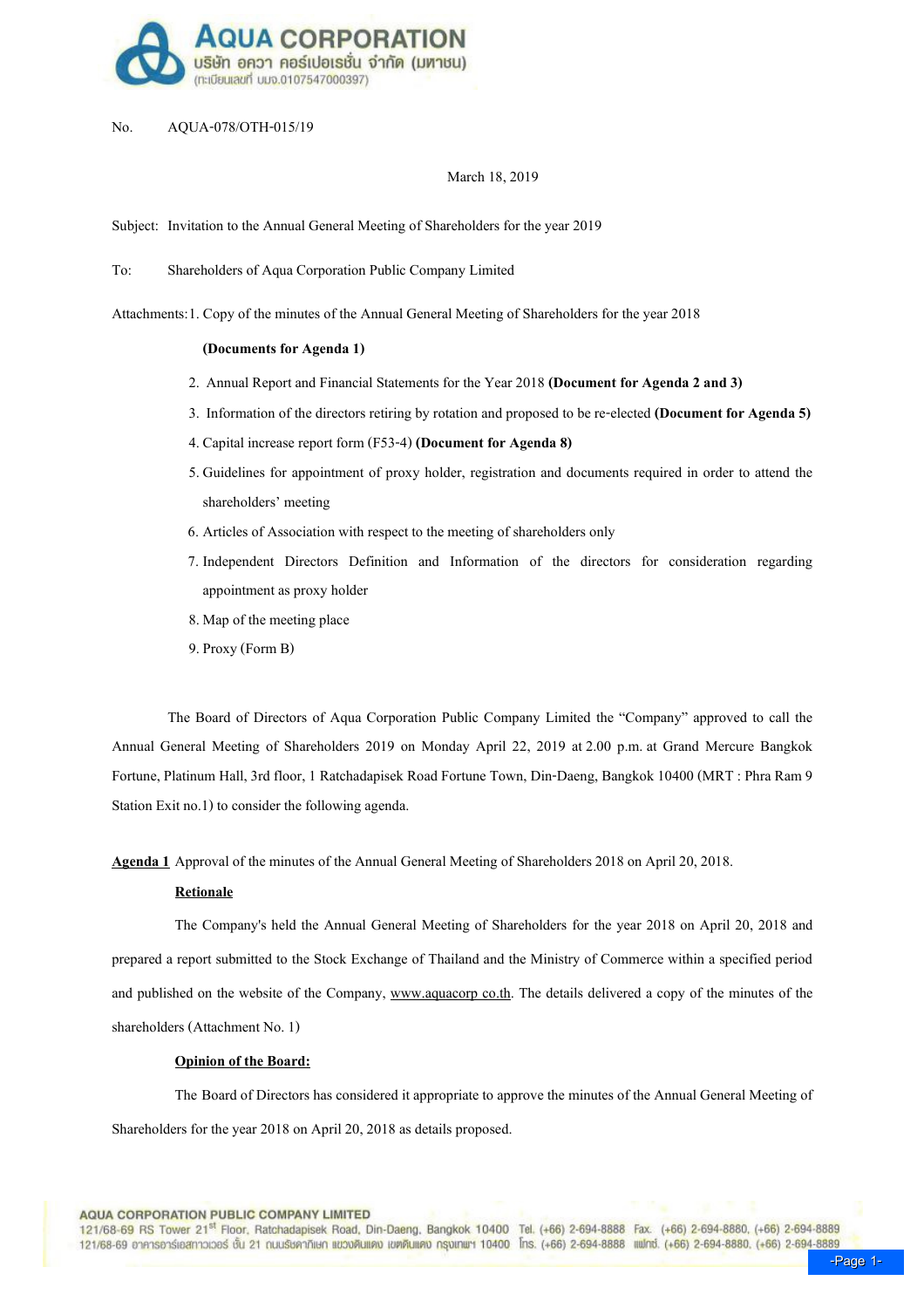

# **Voting**

The agenda must be approved by a majority vote of shareholders at the Meeting and entitled to vote.

Agenda 2 Acknowledgement of the operating results and Annual Report of the Board of Directors for the year 2018

## **Retionale**

 The operating results and information of the Company for the year 2018 are listed in Annual Report 2018 (Attachment No. 2). The overview of operating results as follows.

| <b>MEDIA</b><br>Data       |                  |                  | <b>INVESTMENT PROPERIES</b> | <b>PRINT &amp; ENERGY</b> |                     |
|----------------------------|------------------|------------------|-----------------------------|---------------------------|---------------------|
|                            | <b>AQUA AD</b>   | <b>BOARDWAY</b>  | <b>TCDC</b>                 | <b>MANTRA</b>             | <b>EPCO</b>         |
| Shareholding               | $100.00\%$       | 95.00%           | 96.13%                      | $100.00\%$                | 39.69%              |
| Paid up capital            | 404 Million baht | 98 Million baht  | 169 Million baht            | 10 Million baht           | 922 Million baht    |
| <b>Total Assets</b>        | 571 Million baht | 850 Million baht | 3,277 Million baht          | 725 Million baht          | 10,599 Million baht |
| <b>Total Revenues</b>      | 359 Million baht | 369 Million baht | 305 Million baht            | 68 Million baht           | 1,185 Million baht  |
| Net Profit                 | 59 Million baht  | 12 Million baht  | 169 Million baht            | 28 Million baht           | 409 Million baht    |
| Dividend per share         | $0.295$ Baht     | 20               | 2 Baht                      | 20 Baht                   | $0.15$ Baht         |
| (From the results of 2018) |                  |                  |                             |                           |                     |

#### Structure of the Business as at December 31, 2018

Note. 1. In the first quarter of 2018, AQUA has invested in BWM from the existing shareholders for another 5%. As a result, the shareholding proportion in BWM is 95% of the paid-up capital. BWM is in the process of proposing the shareholders' meeting to approve the dividend payment from retained earnings and net profit of 2018 at the rate of 20 baht per share.

> 2. AWH, a 100% subsidiary of TCDC is in the process of proposing to the shareholders' meeting to approve the dividend payment from the net profit of 2018 at the rate of 7 baht per share.

## Revenue structure and Operating Results of the AQUA Group

|                                                | 2018    |               | 2017    |               | <b>Differences</b> |         |
|------------------------------------------------|---------|---------------|---------|---------------|--------------------|---------|
| Revenue Type                                   | Million | $\frac{0}{0}$ | Million | $\frac{0}{0}$ | Million            | $\%$    |
|                                                | baht    |               | baht    |               | baht               |         |
| 1. Revenue from media advertising : AA & BWM   |         |               |         |               |                    |         |
| 1.1 Revenue from sales                         | 6.85    | 0.55          | 29.76   | 2.16          | (22.91)            | (76.98) |
| 1.2 Revenue from Advertising - STATIC          | 365.74  | 29.47         | 333.95  | 24.21         | 33.04              | 9.89    |
| 1.3 Revenue from Advertising - LED             | 324.32  | 26.13         | 154.08  | 11.17         | 168.98             | 109.67  |
| 1.4 Others income                              | 31.17   | 2.51          | 87.09   | 6.31          | (55.91)            | (64.20) |
| <b>Total</b>                                   | 728.08  | 58.66         | 604.88  | 43.85         | 123.20             | 20.37   |
| 2. Revenue from warehouse: TCDC & AWH          |         |               |         |               |                    |         |
| 2.1 Revenue from Rental and service            | 289.40  | 23.32         | 283.81  | 20.58         | 5.59               | 1.97    |
| 2.2 Gain on revaluation of investment property | 15.50   | 1.25          | 69.30   | 5.02          | (53.80)            | (77.63) |
| 2.3 Others income                              | 0.34    | 0.03          | 3.71    | 0.27          | (3.37)             | (90.84) |
| <b>Total</b>                                   | 305.24  | 24.59         | 356.82  | 25.87         | (51.58)            | (14.46) |

**AQUA CORPORATION PUBLIC COMPANY LIMITED** 

121/68-69 RS Tower 21<sup>st</sup> Floor, Ratchadapisek Road, Din-Daeng, Bangkok 10400 Tel. (+66) 2-694-8888 Fax. (+66) 2-694-8880, (+66) 2-694-8889 121/68-69 อาคารอาร์เอสทาวเวอร์ ชั้น 21 ณนเรียคากิเษก แขวงดินแดง เขตดินแดง กรุงเกพฯ 10400 โกร. (+66) 2-694-8888 แฟกซ์. (+66) 2-694-8880, (+66) 2-694-8889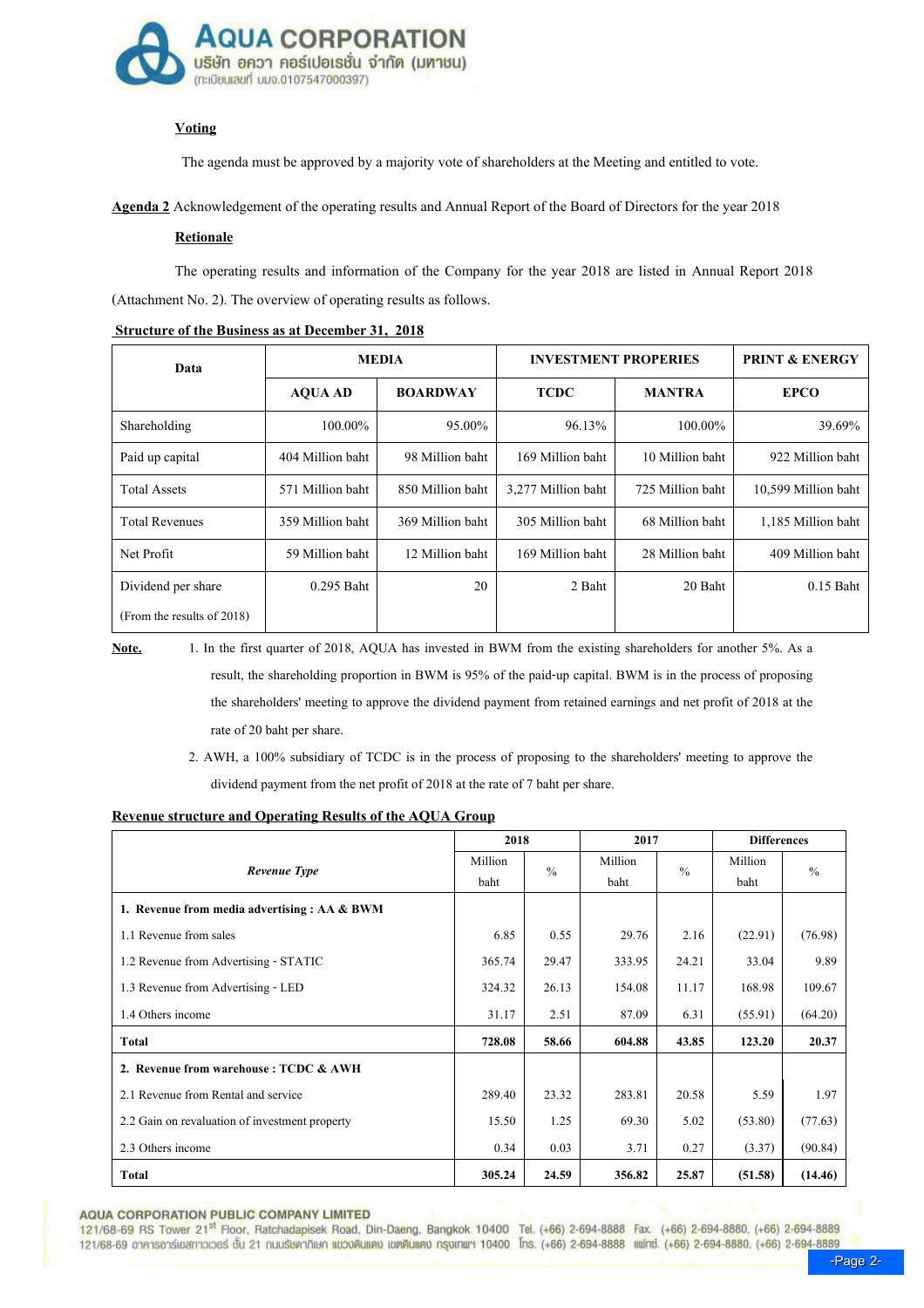

**AQUA CORPORATION** 

|  | <b>ыбвигаий ило.0107547000397)</b> |  |
|--|------------------------------------|--|

|                                                                    | 2018     |               | 2017     |               | <b>Differences</b> |          |
|--------------------------------------------------------------------|----------|---------------|----------|---------------|--------------------|----------|
| Revenue Type                                                       | Million  | $\frac{0}{0}$ | Million  | $\frac{0}{0}$ | Million            | $\%$     |
|                                                                    | baht     |               | baht     |               | baht               |          |
| 3. Revenue from real estate for rent and services: MA              |          |               |          |               |                    |          |
| 3.1 Revenue from Rental and service                                | 65.44    | 5.27          | 37.59    | 2.73          | 27.85              | 74.09    |
| 3.2 Gain on revaluation of investment property                     | (0.49)   | (0.04)        | 223.94   | 16.24         | (224.43)           | (100.22) |
| 3.3 Others income                                                  | 2.32     | 0.19          | 0.69     | 0.05          | 1.63               | 236.23   |
| Total                                                              | 67.27    | 5.42          | 262,22   | 19.01         | (194.95)           | (74.35)  |
| 4. Share of profit of associates : EPCO                            | 136.05   | 10.96         | 79.56    | 5.77          | 56.49              | 71.00    |
| <b>Total</b>                                                       | 136.05   | 10.96         | 79.56    | 5.77          | 56.49              | 71.00    |
| 5. Other Income : AQUA                                             |          |               |          |               |                    |          |
| 5.1 Bad debt recovery                                              | 1.09     | 0.09          | 1.08     | 0.08          | 0.01               | 0.93     |
| 5.2 Gain on the disposal of investment                             |          |               | 40.50    | 2.93          | (40.50)            | (100.00) |
| 5.3 Interest income                                                | 3.29     | 0.27          | 11.79    | 0.85          | (8.50)             | (72.09)  |
| 5.4 Others income                                                  | 0.12     | 0.01          | 22.50    | 1.63          | (22.38)            | (99.47)  |
| Total                                                              | 4.50     | 0.36          | 75.87    | 5.50          | (71.37)            | (94.07)  |
| <b>Total Revenues</b>                                              | 1,241.14 | 100.00        | 1,379.35 | 100.00        | (138.21)           | (10.02)  |
| 6. Expenses                                                        |          |               |          |               |                    |          |
| 6.1 Cost of sales                                                  | 6.85     | 0.55          | 29.58    | 2.14          | (22.73)            | (76.84)  |
| 6.2 Cost of services                                               | 476.83   | 38.42         | 387.72   | 28.11         | 89.11              | 22.98    |
| 6.3 Selling expenses                                               | 58.63    | 4.72          | 35.56    | 2.58          | 23.07              | 64.88    |
| 6.4 Administrative expenses                                        | 161.70   | 13.03         | 200.31   | 14.52         | (38.61)            | (19.28)  |
| 6.5 Finance cost                                                   | 92.93    | 7.49          | 116.08   | 8.42          | (23.15)            | (19.94)  |
| 7. Income tax (expense) income                                     | (46.18)  | (3.72)        | (115.72) | (8.39)        | 69.54              | (60.09)  |
| 8. Net Profit                                                      | 398.02   | 32.07         | 494.38   | 35.84         | (96.36)            | (19.49)  |
| 9. Net Profit of the Company                                       | 390.88   | 31.49         | 486.58   | 35.28         | (95.70)            | (19.67)  |
| 10. Net profit from operations (Excluding profit from 2.2 and 3.2) | 386.01   | 35.41         | 259.80   | 25.81         | 126.21             | 48.58    |

## Net Profit full and allocate calculation from the shareholding of Aqua as follows:

| <b>Unit: Million Baht</b> | $Y$ 2018<br>Y 2017<br>Change |                    |                    |                   |                    |                    |
|---------------------------|------------------------------|--------------------|--------------------|-------------------|--------------------|--------------------|
| <b>Net Profit</b>         | <b>Full amount</b>           | <b>Allocations</b> | <b>Full amount</b> | <b>Net Profit</b> | <b>Full amount</b> | <b>Allocations</b> |
| Aqua Ad - Billboard       | 70.81                        | 70.80              | 38.86              | 38.86             | 31.95              | 31.94              |
| $BWM - LED$               | 11.91                        | 11.31              | (2.01)             | (1.81)            | 9.90               | 9.50               |
| TCDC - Warehouse          | 169.12                       | 162.58             | 205.67             | 197.71            | (36.55)            | (35.13)            |
| MA - Investment Property  | 27.60                        | 27.60              | 195.34             | 195.32            | (167.74)           | (167.72)           |
| <b>EPCO</b>               | 342.77                       | 136.05             | 206.42             | 79.56             | 136.35             | 56.49              |
| <b>Total Net Profit</b>   | 622.21                       | 408.34             | 644.28             | 509.64            | (22.07)            | (101.30)           |

# AQUA CORPORATION PUBLIC COMPANY LIMITED

121/68-69 RS Tower 21<sup>st</sup> Floor, Ratchadapisek Road, Din-Daeng, Bangkok 10400 Tel. (+66) 2-694-8888 Fax. (+66) 2-694-8880, (+66) 2-694-8889<br>121/68-69 อาคารอาร์เอสทาวเวอร์ ชั้น 21 ณนเรียคากิเษก แขวบดินแดง เขตดินแดง กรุงเทพฯ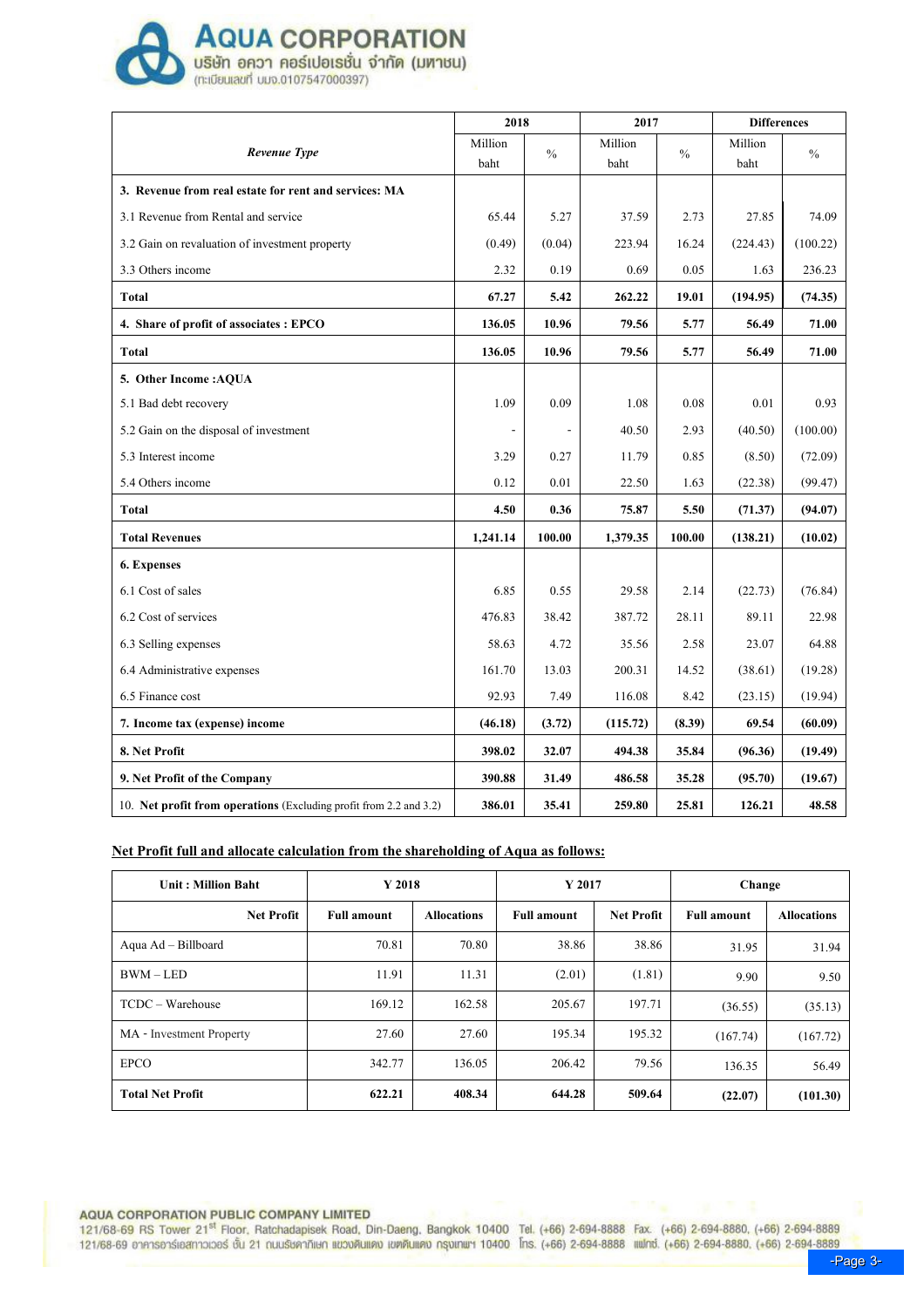

# Summarized the statement of financial position

| <b>Unit: Million Baht</b>                                   | Y 2018   | Y 2017   | Change   |
|-------------------------------------------------------------|----------|----------|----------|
| Cash and cash equivalents                                   | 43.89    | 266.55   | (222.66) |
| Trade and other receivables                                 | 337.65   | 274.27   | 63.38    |
| Investment in associated company                            | 984.67   | 756.38   | 228.29   |
| Other long-term investments                                 | 29.90    | 29.90    |          |
| Investment property                                         | 3,856.04 | 3,840.93 | 15.11    |
| Property, plant and equipment - net                         | 1,156.46 | 1,070.90 | 85.56    |
| Goodwill                                                    | 385.92   | 385.92   |          |
| Other current and non - current assets                      | 67.10    | 60.85    | 6.25     |
| <b>Total Assets</b>                                         | 6,861.63 | 6,685.70 | 175.93   |
| Overdraft / short-term loans / discounted bills of exchange | 126.27   | 10.00    | 116.27   |
| Trade accounts and other payable                            | 88.67    | 102.61   | (13.94)  |
| Financial institution loan / hire purchase liabilities      | 1,693.01 | 2,071.93 | (378.92) |
| Debentures                                                  | 289.46   | 158.55   | 130.91   |
| Deferred tax liabilities and employee benefits              | 401.54   | 381.06   | 20.48    |
| Other current and non-current liabilities                   | 203.74   | 198.87   | 4.87     |
| <b>Total Liabilities</b>                                    | 2,802.69 | 2,923.02 | (120.33) |
| Paid - up capital                                           | 2,296.50 | 2,296.50 |          |
| Treasury shares                                             | (66.38)  | (66.38)  |          |
| Capital surplus                                             | 312.84   | 312.84   |          |
| Other components                                            | 42.78    | 89.95    | (47.17)  |
| Legal reserve                                               | 43.08    | 34.57    | 8.51     |
| Retained earning                                            | 1,360.43 | 1,023.14 | 337.29   |
| $Non$ – controlling interests                               | 69.69    | 72.06    | (2.37)   |
| <b>Shareholders' Equity</b>                                 | 4,058.94 | 3,762.68 | 296.26   |
| Debt to equity ratio                                        | 0.69     | 0.78     | (0.09)   |
| Book value per share                                        | 0.87     | 0.80     | 0.07     |

## Opinion of the Board of Directors:

The Board of Directors has agreed to report the results of operations, including information of the Company for the

year 2018 to the meeting of shareholders.

## **Voting**

This agenda has not been voted because it is an agenda to know.

**AQUA CORPORATION PUBLIC COMPANY LIMITED** 

121/68-69 RS Tower 21<sup>st</sup> Floor, Ratchadapisek Road, Din-Daeng, Bangkok 10400 Tel. (+66) 2-694-8888 Fax. (+66) 2-694-8880, (+66) 2-694-8889 121/68-69 อาคารอาร์เอสทาวเวอร์ ชั้น 21 ณนเรียคากิเษก แขวบดินแดง แขคดินแดง กรุงเกพฯ 10400 โกร. (+66) 2-694-8888 แฟกซ์. (+66) 2-694-8880. (+66) 2-694-8880 (+66) 2-694-8889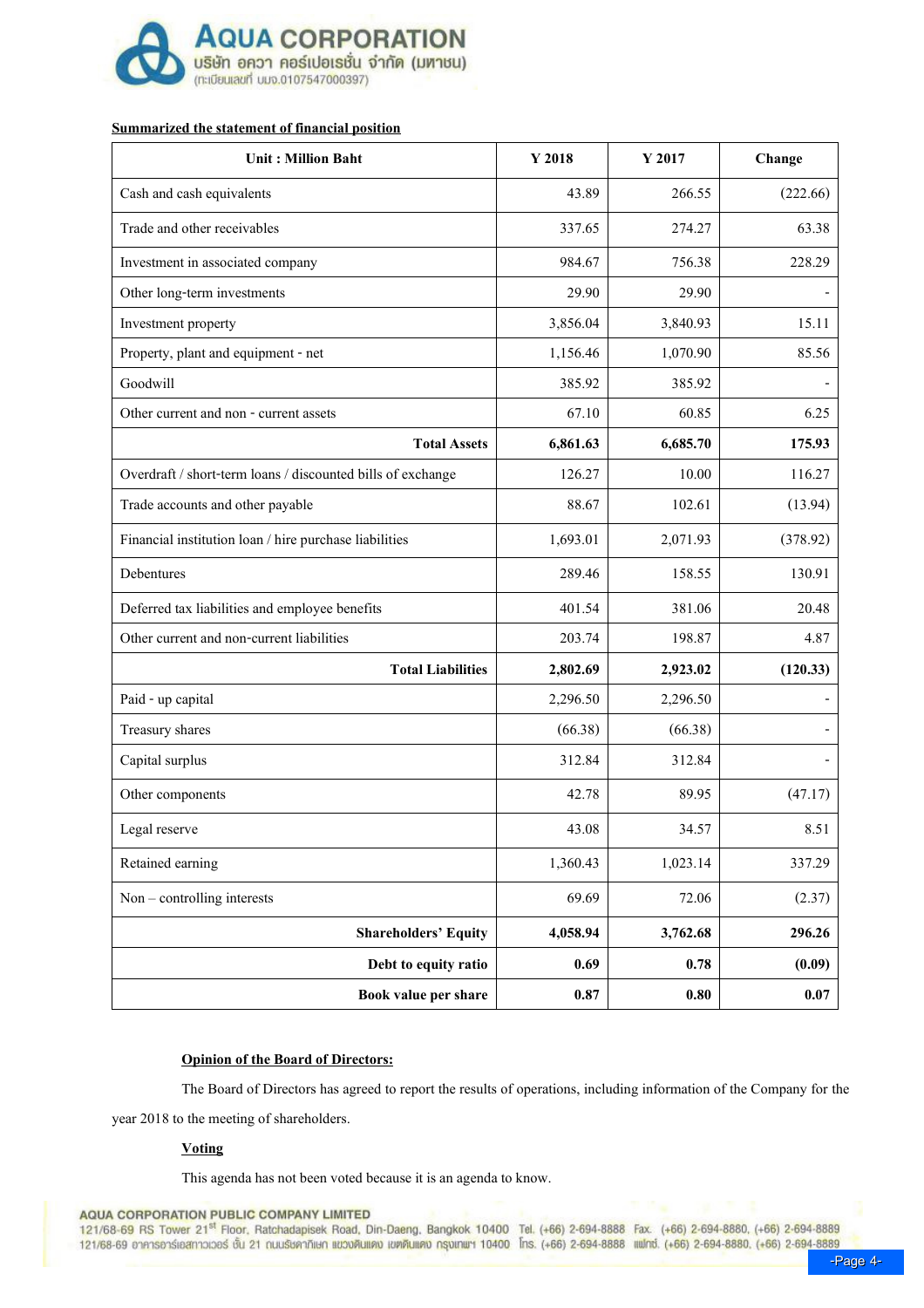

Agenda 3 Approval of the Annual Financial Statements ending December 31, 2018.

#### Regionale

 Public Limited Companies Act B.E. 2535 which stipulates that the Board of Directors must provide a balance sheet and profit and loss account at the end of the fiscal year for the Company which are proposed to the shareholders at the Annual General Meeting for approval and which requires an auditor to audit the balance sheet and income statement and be completed prior to submission to the shareholders.

The Board of Directors provided the statement of financial position and statement of comprehensive income for the year 2018 which were considered by the Audit Committee and were audited and certified by the auditor as appears in the Annual Report 2018 (Attachment No.2).

#### Opinion of the Board of Directors:

 The Board of Directors has agreed to propose to the Annual General Meeting of Shareholders to approve the financial statements (which includes the statement of financial position and statement of comprehensive income) of the Company for the year ended December 31, 2018, which has been considered by the Audit Committee and audited and certified by an approved auditor.

#### **Voting**

This agenda must be approved by a majority vote of shareholders at the Meeting and entitled to vote.

Agenda 4 Approval of the allocation of profits to be legal reserve and payment of dividends for the operating performance year 2018.

#### Rationale

Legal reserve, Public Limited Companies Act B.E. 2535 and Article of Association item 37 which requires the Company to allocate part of its annual net profit reserve of not less than 5% of annual net profits less the accumulated losses brought forward (if any) until the reserve is not less than 10% of the share capital of the Company.

Dividend Payment, the Company has determined the dividend policy. The Company will pay a dividend of not less than 40% of net profit after tax and legal reserve each year which will be paid 2 times a year. However, the payment of dividends considers various factors related to the operation and management as well as financial strength, liquidity, expansion plans / schemes invested.

The results of the overall operation. The company has a net profit for the year 2018 a total of 171.04 million baht (Separate) and considers paying dividends to shareholders at the rate of 0.02 baht or 56.76% of the net profit after tax and legal reserves and accumulated losses. Comparison rate of dividends in the past following years.

**AQUA CORPORATION PUBLIC COMPANY LIMITED** 

121/68-69 RS Tower 21<sup>st</sup> Floor, Ratchadapisek Road, Din-Daeng, Bangkok 10400 Tel. (+66) 2-694-8888 Fax. (+66) 2-694-8880, (+66) 2-694-8889 121/68-69 อาคารอาร์เอสทาวเวอร์ ชั้น 21 ณนเรียคากิเษก แขวงดินแดง เขตดินแดง กรุงเกพฯ 10400 โกร. (+66) 2-694-8888 แฟกซ์. (+66) 2-694-8880. (+66) 2-694-8889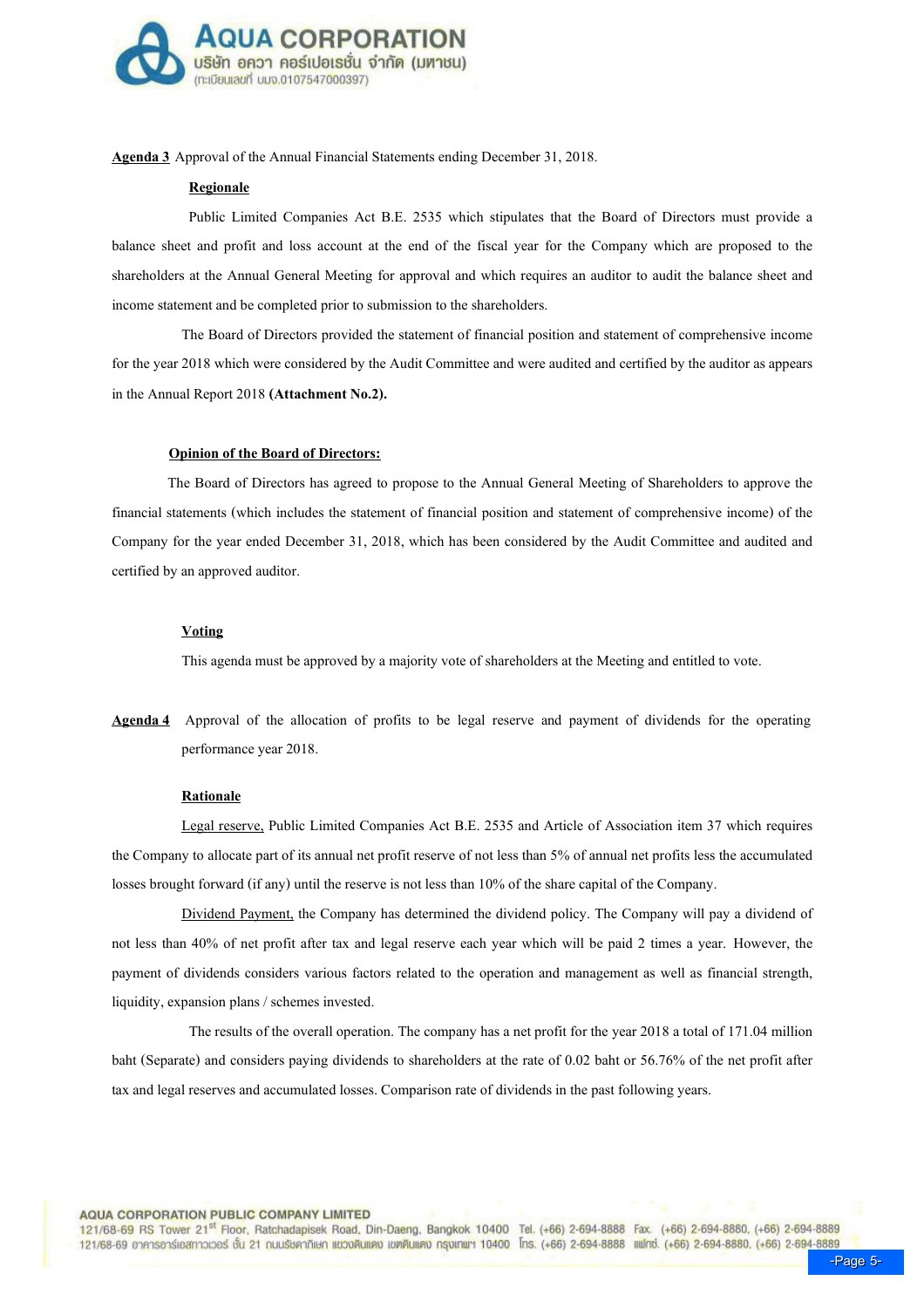

|    | Item                                              | <b>Year 2018</b> | <b>Year 2017</b> | <b>Year 2016</b> |
|----|---------------------------------------------------|------------------|------------------|------------------|
| l. | Profit to be allocated (million baht)             | 170.35           | 48.38            | 74.78            |
| 2. | The legal reserve (million baht)                  | 8.52             | 2.42             | 3.74             |
| 3. | The calculation of dividend income (million baht) | 161.83           | 45.96            | 71.04            |
| 4. | Number of shares (million shares)                 | 4,593.00         | 4,506.96         | 4,506.96         |
| 5. | Dividend paid per share (baht / share)            | 0.02             | 0.01             | 0.01             |
| 6. | Total dividend paid (million baht)                | 91.86            | 45.07            | 45.07            |
| 7. | Dividend paid on profits item $3 \frac{(\%)}{6}$  | 56.76            | 98.06            | 63.44            |

## Details of dividend payment since 2016 compared to 2018.

The dividend payment for the year 2018 according to the Company's dividend policy.

### Opinion of the Board of Directors:

The Board of Directors has agreed to the meeting of shareholders to approve the allocation of profit for the year 2018 to be a legal reserve amount of Baht 8,517,783 and Baht 0.02 per share of dividend payment. The total number of shares are entitled to receive dividend of 4,593,000,000 shares and representing a dividend of Baht 91,860,000.

And approved the date of April 30, 2019 as the day of the rights of shareholders ("Record Date") to receive dividends. Such dividend payout will be paid to shareholders on May 21, 2019 , Pay when approved by the General Meeting of Shareholders 2019 already.

(The Company determined the record date for the right to receive dividend in advance. However, such right is still uncertain as it shall ultimately be approved by the shareholders' meeting.)

## **Voting**

This agenda must be approved by a majority vote of shareholders at the Meeting and entitled to vote.

Agenda 5 Approval of the appointment of directors to replace those who are due to retire by rotation.

#### Rationale

According to Public Limited Companies Act B.E. 2535 and Article of Association item 13 which requires that at each Annual General Meeting of Shareholders one-third of directors must retire by rotation. If it cannot divide the list of Directors into three parts, then the number closest to one third of the Directors, and the Directors who retire by rotation may be selected to serve for a new position. In 2019, at the Annual General Meeting of Shareholders the three directors who are retiring this year are:

| (1) Mr. Phonlasit Phumiwasana  | Director, Executive Director, Director authorized signatory. |
|--------------------------------|--------------------------------------------------------------|
| (2) Mr. Grisada Jarreonkonkit  | Director.                                                    |
| (3) Mrs. Podchanee Phaosavasdi | Director, Independent Director and Nomination and            |
|                                | Remuneration Committee.                                      |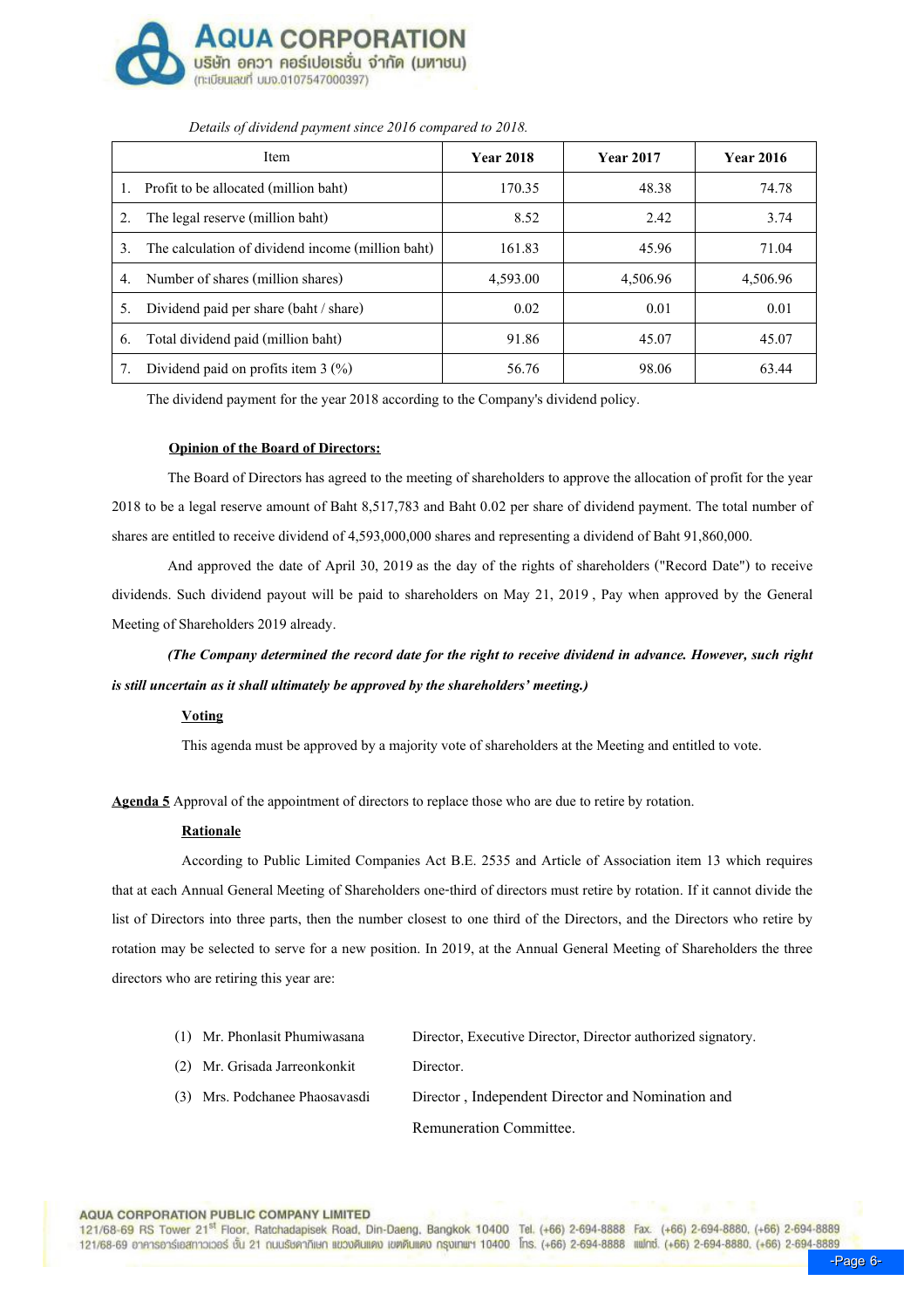

### Criteria and Nominating method

Approved by the Board Nomination and Remuneration Committee. The Company also provides an opportunity for shareholders to propose agenda, and the names of persons to be elected as directors at the Annual General Meeting of Shareholders for the year 2018, by inform shareholders know through the news of the Stock Exchange. And through the company's Web site. Or fill in the company prepared to send the Company directly. It appears that there is no nomination for the agenda or for persons to be elected as directors at the Annual General Meeting of Shareholders for the year 2019.

## Opinion of the Nomination and Remuneration Committee

The Nomination and Remuneration Committee will consider candidates with knowledge, understanding of the company's business, qualifications and not prohibited by law or regulations of regulatory agencies, public companies for presentation to the Board of Directors to be presented to the meeting of shareholders for election as directors. The Nomination and Remuneration Committee has agreed to nominate three persons to serve as directors for another term. The 3 directors are those who have knowledge, experience and abilities that benefit the company, as well as those they include ethics in the workplace. The detailed information of the Company which have been nominated to serve as a directors (Attachment No. 3) are as follows.

- (1) Mr. Phonlasit Phumiwasana Director, (Serve for another term)
- (2) Mr. Grisada Jarreonkonkit Director, (Serve for another term)
- (3) Mrs. Podchanee Phaosavasdi Director, (Serve for another term)

 By considering the sequence of Directors (3) who are independent directors because that is what qualifies as consistent with the definition of the SEC, SET, and the Company (the definition of independent directors as attachment 7)

#### Opinion of the Board of Directors:

Board of Directors, the directors do not participate in the consideration and has determined to approve the proposal of the Nomination Committee and the Remuneration Committee who propose to the shareholders' meeting to appointment Mr. Phonlasit Phumiwasana, Mr. Grisada Jarreonkonkit, Mrs. Podchanee Phaosavasdi, of a Director for another term. The sequence of Directors (1) shall be independent directors as compliant with the definition of independent director of the SEC, SET, and the Company.

## Voting

This agenda must be approved by a majority vote of shareholders at the Meeting and entitled to vote.

Agenda 6 Approval of the Board of Directors' remuneration and the company secretary for the year 2019.

#### **Rationale**

The Articles of Association, article 14 Directors are entitled to receive remuneration from the Company in the form of prize money, meeting allowance, bonus or other benefit. In accordance with the Articles of Association or the shareholders' meeting will approve, This may be fixed. Or put into the rules. And will be determined from time to time,

**AQUA CORPORATION PUBLIC COMPANY LIMITED** 

121/68-69 RS Tower 21<sup>st</sup> Floor, Ratchadapisek Road, Din-Daeng, Bangkok 10400 Tel. (+66) 2-694-8888 Fax. (+66) 2-694-8880, (+66) 2-694-8889 121/68-69 อาคารอาร์เอสทาวเวอร์ ชั้น 21 ณนเรียคากิเษก แขวงดินแดง เขตดินแดง กรุงเกพฯ 10400 โกร. (+66) 2-694-8888 แฟกซ์. (+66) 2-694-8880, (+66) 2-694-8889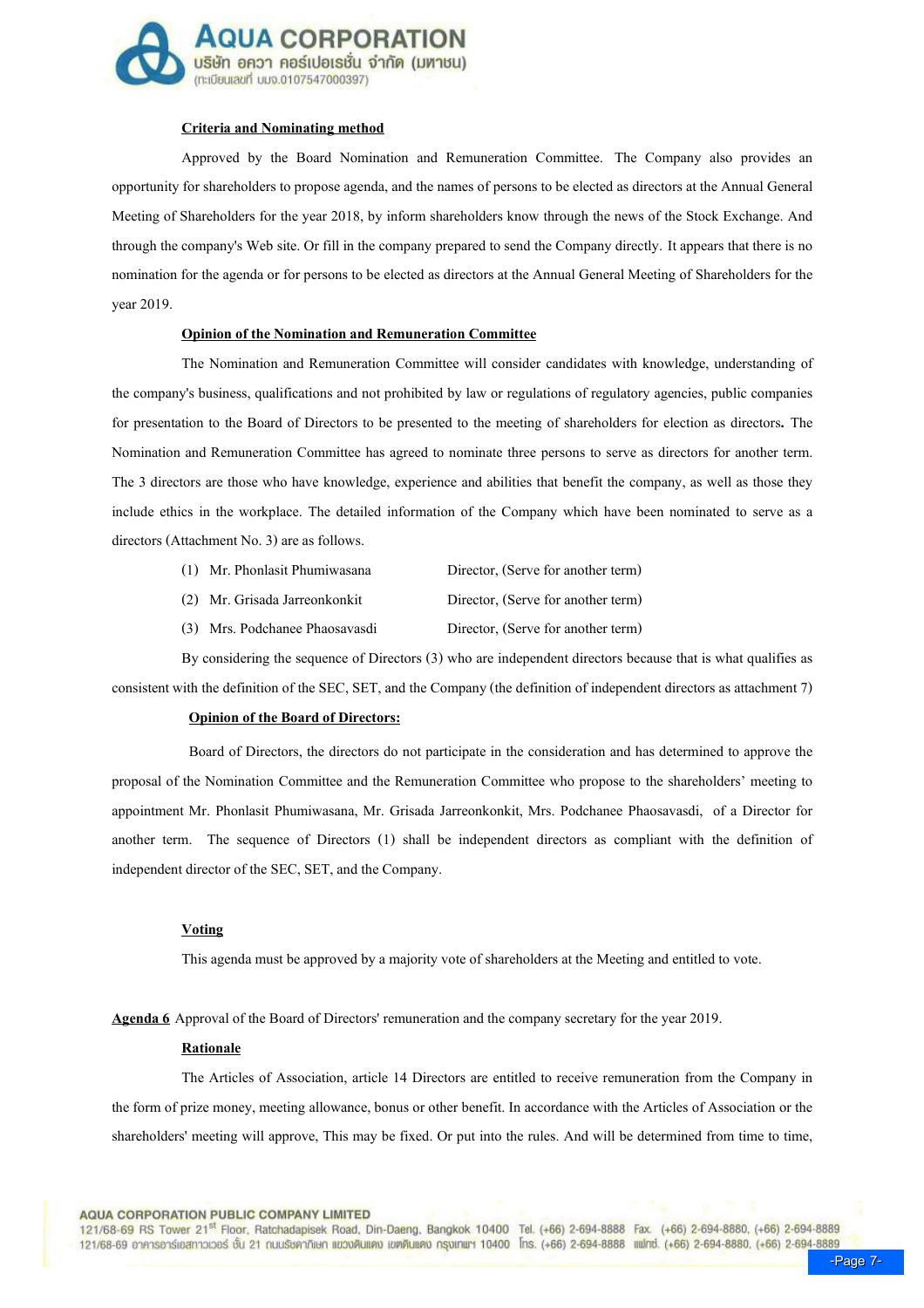

or will be effective forever, until such time as it changes. And then get allowances. And welfare according to company regulations.

### Criteria for Consideration

The Nomination and Remuneration Committee has considered remuneration of Directors and the secretary of the Company by considering the suitability of this act, responsibility of the Board and secretary of the Company and results of operations of the Company.

## Opinion of the Board and the Nomination and Remuneration Committee.

 They have agreed to propose to the Annual General Meeting of Shareholders to approve the remuneration of the Board and secretary of the Company for the year 2019 in an amount not to exceed 5.00 million baht and approve the compensation rate as follows:

| <b>Position</b>                                           |         | <b>Year 2018</b> | Offer to consider Year 2019 |             |  |
|-----------------------------------------------------------|---------|------------------|-----------------------------|-------------|--|
|                                                           | Monthly | Per meeting      | Monthly                     | Per meeting |  |
| Chairman of the Board                                     | 50,000  | 8,000            | 50,000                      | 8,000       |  |
| Chairman of the Audit Committee as the Board of Directors | 30,000  | 8.000            | 30,000                      | 8,000       |  |
| Directors / Audit Committee                               | 20,000  | 8,000            | 20,000                      | 8,000       |  |
| Secretary                                                 |         | 8,000            |                             | 8,000       |  |
| The year is not over                                      |         | 5,000,000        |                             | 5,000,000   |  |
| Chairman of the Board                                     |         | 4,940,000        |                             |             |  |

 The monthly remuneration in 2019 was paid only to non-executive directors. And the payment of compensation only to Board of Directors due to Directors who served on the Board Committees as independent directors on the board, including authorized for the Chairman to consider the allocation of appropriate remuneration, if a credit balance of the pay above.

| Directors                                          | No. of   | Meeting allowance |       | Director'                | Annual                   | Total        |
|----------------------------------------------------|----------|-------------------|-------|--------------------------|--------------------------|--------------|
|                                                    | Meetings | Monthly           | Times | s Bonus                  | remuneration             | Remuneration |
| The Board of Director                              |          | 1.92              | 0.52  | 2.25                     | 0.25                     | 4.94         |
| The Board of Audit Committee                       |          |                   | -     | $\overline{\phantom{0}}$ | $\overline{\phantom{0}}$ |              |
| The Board of Nomination and Remuneration Committee |          |                   |       | -                        | $\overline{\phantom{0}}$ |              |
| The Board of Executive Committee                   |          |                   |       | -                        | $\overline{\phantom{0}}$ |              |

#### **Voting**

This agenda must be approved by vote of at least two-thirds (2/3) of total votes of shareholders at the meeting and entitled to vote.

Agenda 7 Approval of the appointment and remuneration of the auditors for the year 2019.

#### Rationale

Public Limited Companies Act B.E. 2535 and Article of Association item 35 which require the Annual General Meeting of Shareholders to appoint auditors and determine the audit fee of the Company every year. To appoint

121/68-69 RS Tower 21<sup>st</sup> Floor, Ratchadapisek Road, Din-Daeng, Bangkok 10400 Tel. (+66) 2-694-8888 Fax. (+66) 2-694-8880, (+66) 2-694-8889 121/68-69 อาคารอาร์เอสทาวเวอร์ ชั้น 21 ณนเรียคากิเษก แขวงดินแดง เขตดินแดง กรุงเกพฯ 10400 โกร. (+66) 2-694-8888 แฟกซ์. (+66) 2-694-8880. (+66) 2-694-8889

Directors' remuneration: Million Baht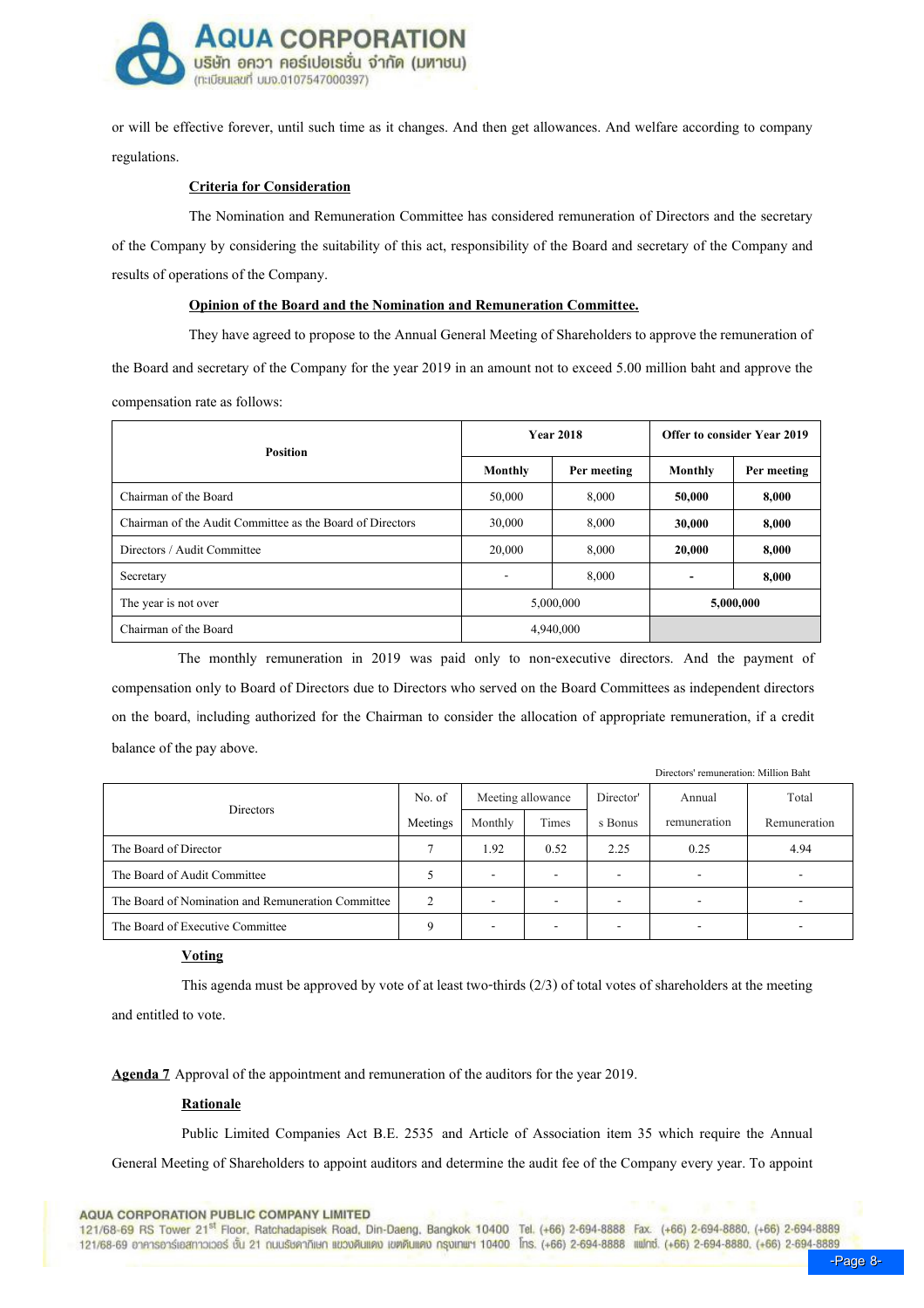

auditors who are able to appoint the original auditors, the auditor shall neither be a director, employee, subordinate nor a person with any position in the Company.

#### Opinion of the Audit Committee

The Audit Committee has reviewed the appropriateness of the amount of work and performance compared to the auditing of the auditor. Including considering the liberty, professional expertise, experience in auditing, adequate personnel, availability of the service to auditor for the Company, thus recommends to the Board to propose to the shareholders to appoint Miss Chaovana Viwapanachati, CPA No.4712 or Miss Wanpen Aunruen, CPA No.7750 or Miss Porntip Amornchailertpattana CPA no. 9589 of the company's Pitisevi Company Limited as the auditor of the Company. And remuneration of the auditors for the year 2019 in an amount not exceeding 1,330,000 baht. And to authorize the Board of Directors to approve the audited financial statements that may occur during the year.

The company:s Pitisevi Company Limited and auditors to be appointed as auditor of the company, they have to have no relation to and no interest in the Company / subsidiary / the executives / the major shareholders or any person related to such persons in a manner that affects the independent performance.

The auditor of subsidiaries is the same office of the Company's auditor.

#### Opinion of the Directors

They have agreed to the Annual General Meeting of Shareholders to appoint Miss Chaovana Viwapanachati, CPA No.4712 or Miss Wanpen Aunruen, CPA No.7750 or Miss Porntip Amornchailertpattana CPA no. 9589 of the company:s Pitisevi Company Limited as the auditor of the Company. And remuneration of the auditors for the year 2019 in an amount not exceeding 1,330,000 baht. And to authorize the Board of Directors to approve the audited financial statements that may occur during the year.

#### Summary of Auditor

| Baht                                                 | <b>Year 2019</b> | Year 2018 |
|------------------------------------------------------|------------------|-----------|
|                                                      | (approval)       |           |
| Annual audit                                         | 670,000          | 670,000   |
| Revise of quarterly financial statements (3 quarter) | 660,000          | 660,000   |
| Total                                                | 1,330,000        | 1,330,000 |
| Non-audit fee                                        | -                | 10,480    |

Non-audit fee consists of the traveling expenses of the audit staff.

Pitisevi office Company Limited was and auditor of the Company since the year 2012-2018, a total of 7 years. Signing of the financial statements information as follows.

| List of auditors                        | Certified Public Accountant | Certified financial statement |
|-----------------------------------------|-----------------------------|-------------------------------|
| Miss Chaovana Viwapanachati             | No. 4712                    | $2012 - 2016$                 |
| Miss Wanpen Aunruen                     | No. 7750                    | $2017 - 2018$                 |
| Miss Porntip Amornchailertpattana<br>3) | No. 9589                    | -                             |

#### **AQUA CORPORATION PUBLIC COMPANY LIMITED**

121/68-69 RS Tower 21<sup>st</sup> Floor, Ratchadapisek Road, Din-Daeng, Bangkok 10400 Tel. (+66) 2-694-8888 Fax. (+66) 2-694-8880, (+66) 2-694-8889 121/68-69 อาคารอาร์เอสทาวเวอร์ ชั้น 21 ณนเรียคากิเษก แขวงดินแดง เขตดินแดง กรุงเกพฯ 10400 โกร. (+66) 2-694-8888 แฟกซ์. (+66) 2-694-8880. (+66) 2-694-8889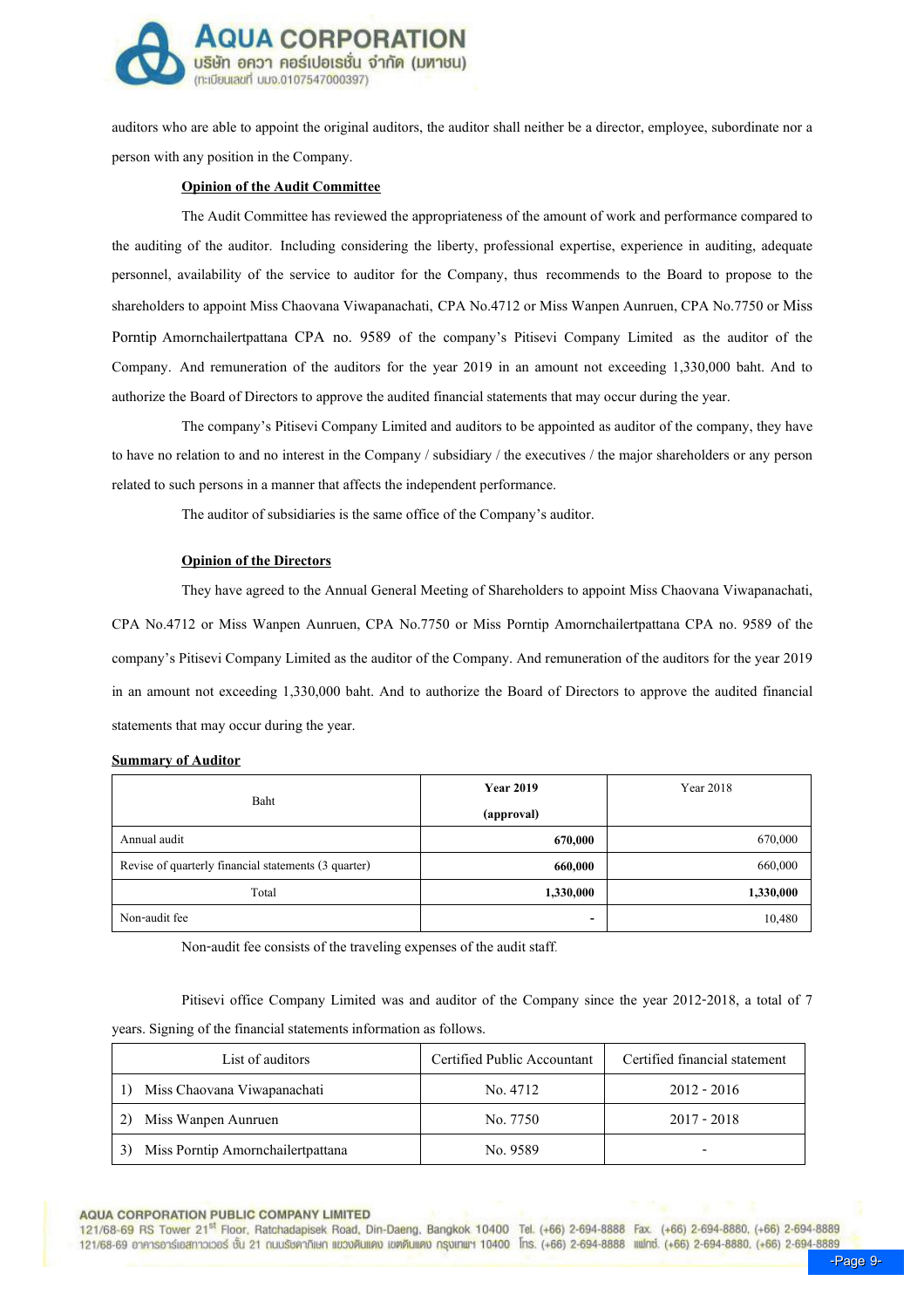

## **Voting**

This agenda must be approved by a majority vote of shareholders at the Meeting and entitled to vote.

# Agenda 8 Approval of issuance and allocation of the newly issued ordinary shares of the Company in the amount of not more than 1,377,900,000 shares with General Mandate.

#### **Rationale**

In order to prepare for the source of funds of the company that has plans to invest and pay off debt instruments that will be due in 2019. In addition, the company may need to maintain liquidity at an appropriate level. The financing of the year 2019, partly from borrowing from financial institutions and debt instruments, part of that General Mandate is an alternative that the company can implement. And have the flexibility to raise funds from the capital increase as needed if the financing plan above does not meet the target.

#### Opinion of the Directors

The Board of Directors deems appropriate to propose the Meeting of Shareholders for approval of the issuance and allocation of the Company's newly issued ordinary shares by Baht 688,950,000 from the existing of Baht 2,296,500,000 to the new of Baht 2,985,450,000 by issuing and allocating not more than 1,377,900,000 shares (equivalent to 30 % of paid-up capital) at a par value of Baht 0.50 per share and allocating to the existing shareholders of the company in proportion to their shareholding (Right Offering: RO) The offering price of such shares must not be lower than the par value per share. (par value of Baht 0.50 per share) which the offering price is in accordance with the Public Limited Companies Act BE 2535 (in this case, the company has retained earnings, cannot sell shares lower than the registered share price)

And assigned the board of directors of the Company and / or the authorized directors of the Company have the power to determine the purpose of issuing and offering newly issued ordinary shares, details and other conditions related to the issuance and offering of newly issued ordinary shares including signing documents and various contracts associated Including various actions necessary and appropriate in relation to the issuance and offering of the newly issued ordinary shares at this time including the listing of new ordinary shares to be listed on the Stock Exchange of Thailand

#### Voting

This agenda must be approved by vote of at least three-fourths (3/4) of total votes of shareholders at the meeting and entitled to vote.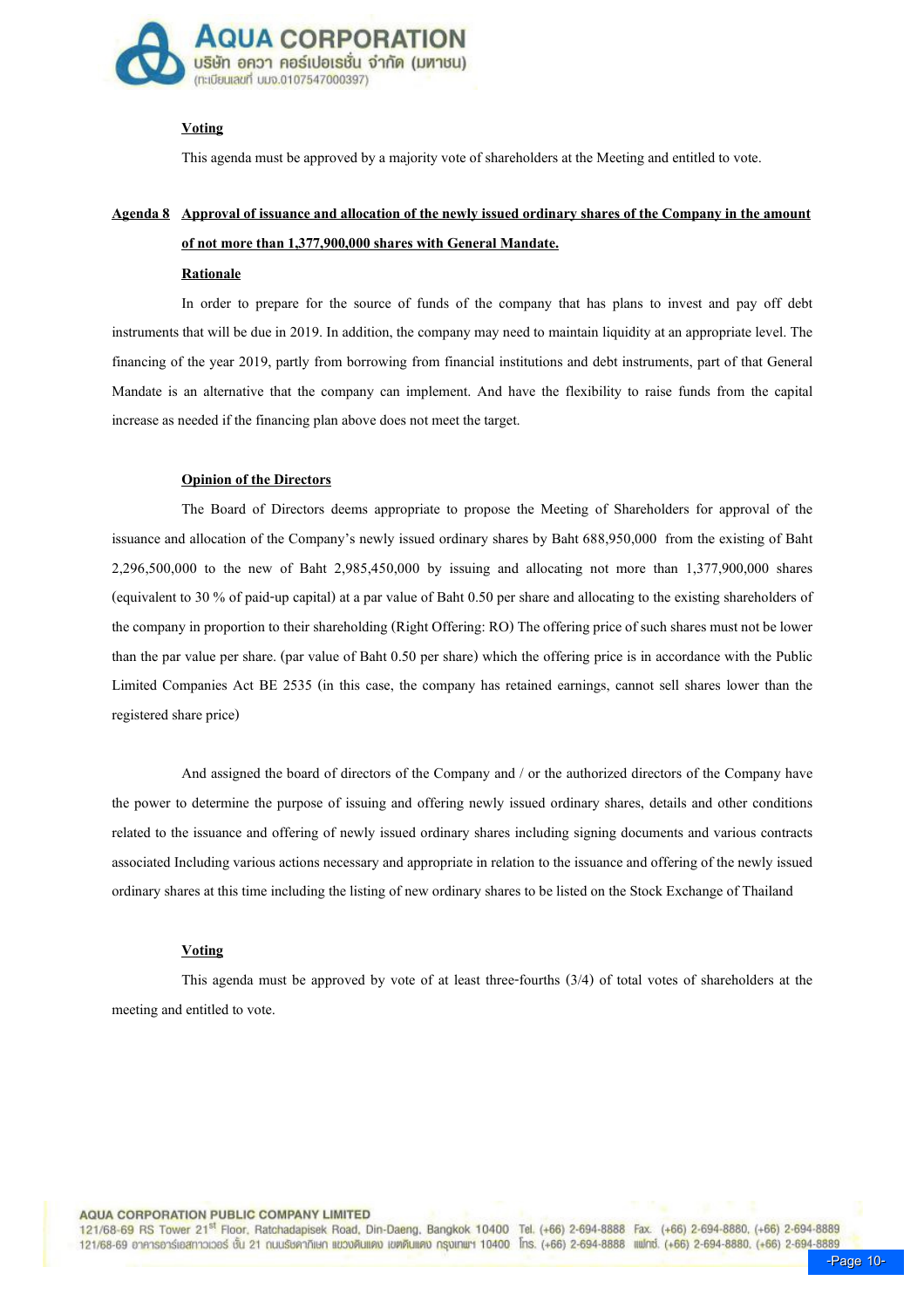

# Agenda 9 Approval of the amendment of Memorandum of Association Article 4, to comply with the capital increase

### Rationale

According to Agenda 8, the Company proposed to the shareholders' meeting for approval of the increase of registered capital by Baht 688,950,000 from the existing of Baht 2,296,500,000 to the new of Baht 2,985,450,000. Therefore the Company propose the Meeting of Shareholders for approval of the amendment of Memorandum of Association Article 4, to comply with the capital increase.

## Opinion of the Board

The Board of Directors deems appropriate to propose the Meeting of Shareholders for approval of the amendment of Memorandum of Association Article 4, to comply with the capital increase as follows.

| Article 4.   | Registered capital | $\ddot{\phantom{a}}$ | 2,985,450,000 | Baht   | (Two thousand nine hundred eighty five million) |
|--------------|--------------------|----------------------|---------------|--------|-------------------------------------------------|
|              |                    |                      |               |        | four hundred fifty thousand baht                |
|              | Divided into       | $\ddot{\phantom{a}}$ | 5,970,900,000 | shares | (Five thousand nine hundred seventy million)    |
|              |                    |                      |               |        | nine hundred thousand shares)                   |
|              | Par value          | $\ddot{\phantom{a}}$ | 0.50          | Baht   | (Fifty Satang)                                  |
| Divided into |                    |                      |               |        |                                                 |
|              | Ordinary shares    | $\ddot{\phantom{a}}$ | 5,970,900,000 | shares | (Five thousand nine hundred seventy million)    |
|              |                    |                      |               |        | nine hundred thousand shares)                   |
|              | Preferred shares   | $\ddot{\cdot}$       | -None-        |        |                                                 |

## Voting

This agenda must be approved by vote of at least three-fourths (3/4) of total votes of shareholders at the meeting and entitled to vote.

## Agenda 10 Approval of the amendment of the Articles of Association

#### **Rationale**

As the order of the head of National Council for Peace and Order No.21/2017, Re: Amendments of the law to facilitate business operations, dated 4 April 2017, which has amended the Section 100 of the Public Limited Companies Act BE 2535, stipulating that;

"One or more shareholders, whose the shares counted together not less than 10% of total number of shares sold, can combine names to make letter to request the Board of Directors to call an extraordinary meeting of shareholders at any time. But they must clearly specify the subject and reason for requesting the meeting in the letter. In this case, the Board of Directors must arrange for a meeting of shareholders within forty-five days from the date of receipt of the letter from the shareholders.

In the case that the Board of Directors fails to arrange a meeting within the period specified in the first paragraph. All shareholders who combine names or other shareholders combined the number of shares as required, can

#### **AQUA CORPORATION PUBLIC COMPANY LIMITED**

121/68-69 RS Tower 21<sup>st</sup> Floor, Ratchadapisek Road, Din-Daeng, Bangkok 10400 Tel. (+66) 2-694-8888 Fax. (+66) 2-694-8880, (+66) 2-694-8889 121/68-69 อาคารอาร์เอสทาวเวอร์ ชั้น 21 ณนรัชคาภิเษก แขวงดินแดง เขตดินแดง กรุงเกพฯ 10400 โกร. (+66) 2-694-8888 แฟกซ์. (+66) 2-694-8880. (+66) 2-694-8889 **[**<br>Page 11-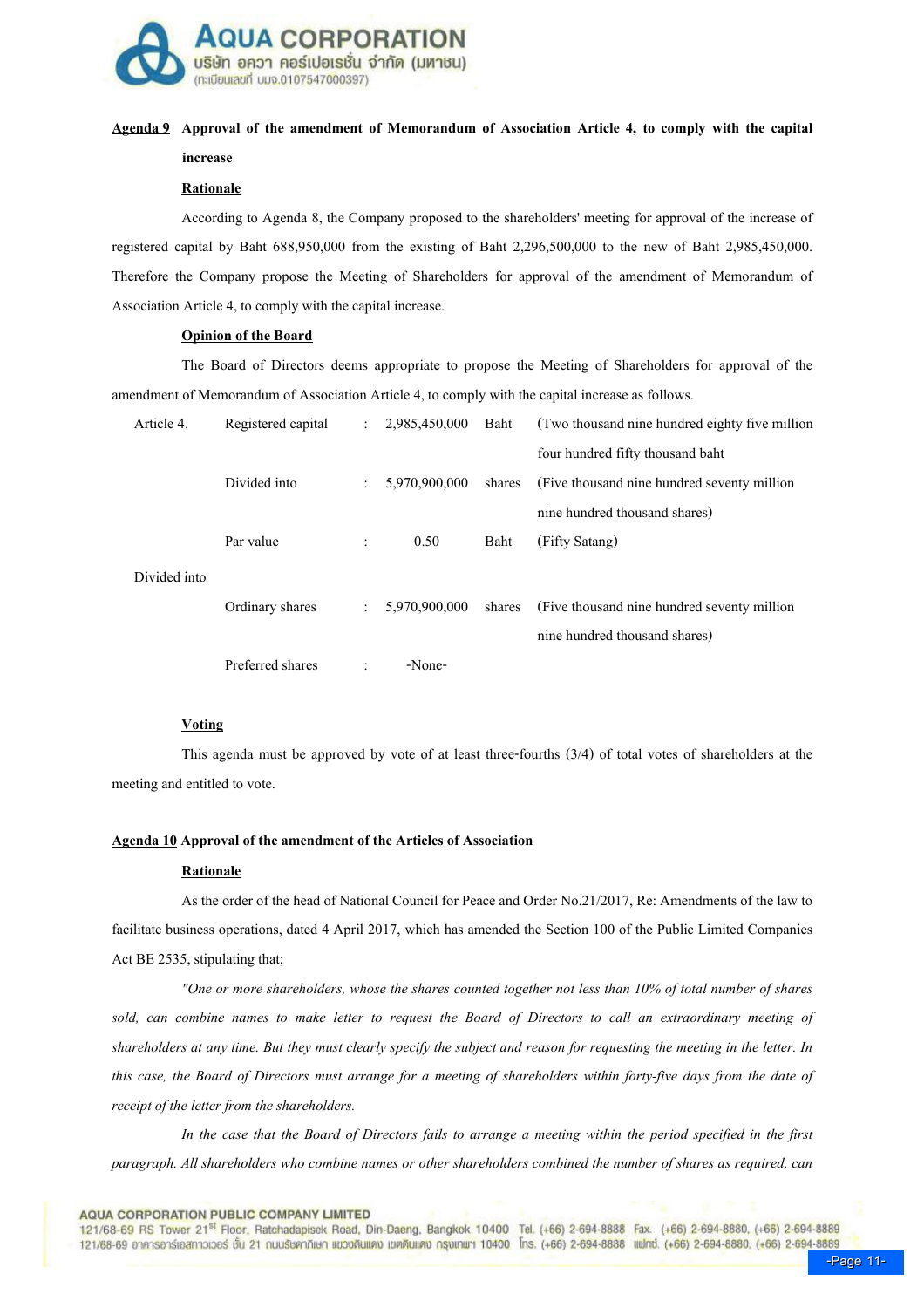

call the meeting itself within forty-five days from the expiration of the period under first paragraph. In such case, it shall be considered as a meeting of shareholders that the Board of Directors arranged and the Company is responsible for the necessary expenses incurred from arranging meetings and facilitating as appropriate.

In the event that, the Shareholders' meeting which is a meeting because the shareholders arranging under second paragraph, the number of shareholders who attended the meeting was not complete, constituting a quorum as specified in Section 103. The shareholders under second paragraph must jointly be responsible for reimbursement of expenses incurred from arranging for that meeting for the Company."

Therefore the Company proposed to the shareholders' meeting for approval of the amendment of the Articles of Association to comply with Section 100 of the Public Limited Companies Act BE 2535 as follows.

| Former                                                                                                                                                                                                                                                                                                                                                                                                                                                                                         | <b>New</b>                                                                                                                                                                                                                                                                                                                                                                                                                                                                                                                |  |  |
|------------------------------------------------------------------------------------------------------------------------------------------------------------------------------------------------------------------------------------------------------------------------------------------------------------------------------------------------------------------------------------------------------------------------------------------------------------------------------------------------|---------------------------------------------------------------------------------------------------------------------------------------------------------------------------------------------------------------------------------------------------------------------------------------------------------------------------------------------------------------------------------------------------------------------------------------------------------------------------------------------------------------------------|--|--|
| <b>Section 4 Shareholders Meeting</b>                                                                                                                                                                                                                                                                                                                                                                                                                                                          | <b>Section 4 Shareholders Meeting</b>                                                                                                                                                                                                                                                                                                                                                                                                                                                                                     |  |  |
| Article 24. The Board must provide the shareholders ' meeting is                                                                                                                                                                                                                                                                                                                                                                                                                               | Article 24. The Board must provide the shareholders' meeting is the                                                                                                                                                                                                                                                                                                                                                                                                                                                       |  |  |
| the annual general meeting of shareholders within 4 months from<br>the end date of the fiscal year of the Company.                                                                                                                                                                                                                                                                                                                                                                             | annual general meeting of shareholders within 4 months from the end<br>date of the fiscal year of the Company.                                                                                                                                                                                                                                                                                                                                                                                                            |  |  |
| Other meetings of shareholders, besides the already mentioned,                                                                                                                                                                                                                                                                                                                                                                                                                                 | Other meetings of shareholders, besides the already mentioned,                                                                                                                                                                                                                                                                                                                                                                                                                                                            |  |  |
| called extraordinary meetings. The Board of Directors shall call a                                                                                                                                                                                                                                                                                                                                                                                                                             | called extraordinary meetings. The Board of Directors shall call a<br>meeting of shareholders as extraordinary meetings whenever<br>appropriate.                                                                                                                                                                                                                                                                                                                                                                          |  |  |
| meeting of shareholders as extraordinary meetings whenever                                                                                                                                                                                                                                                                                                                                                                                                                                     |                                                                                                                                                                                                                                                                                                                                                                                                                                                                                                                           |  |  |
| appropriate or shareholders not less than 1 in 5 of all shares or                                                                                                                                                                                                                                                                                                                                                                                                                              |                                                                                                                                                                                                                                                                                                                                                                                                                                                                                                                           |  |  |
| shareholders, not less than 25 persons holding shares amounting<br>to not less than 1 in.10 of the total number of shares sold to such<br>notice request that the Board of Directors called a shareholders'<br>meeting in an extraordinary general meeting at any time. But the<br>need to identify the reason for calling the meeting, clearly in the<br>book. In this case, the Board held a shareholders' meeting within<br>1 month from the date of receipt of a letter from shareholders. | When one or more shareholders who are holding shares amounting to<br>not less than 10% of the total number of shares sold. Such notice will<br>ask the Board of Directors called a shareholders' meeting in an<br>extraordinary general meeting at any time. But the story must be<br>specified, and the reason for calling the meeting, clearly in the book.<br>In cases such as this. The Committee must provide the shareholders'<br>meeting within 45 days from the date of receipt of a letter from<br>shareholders. |  |  |
|                                                                                                                                                                                                                                                                                                                                                                                                                                                                                                | In the event that the Board does not provide for a meeting within the<br>prescribed period in accordance with paragraph three. The<br>shareholders all the time or other shareholders. Total number of<br>shares in accordance with mandatory meeting itself will be called<br>only within 45 days from the date of maturity period in accordance<br>with paragraph three. In this case, is considered as the shareholders'                                                                                               |  |  |

#### **AQUA CORPORATION PUBLIC COMPANY LIMITED**

121/68-69 RS Tower 21<sup>st</sup> Floor, Ratchadapisek Road, Din-Daeng, Bangkok 10400 Tel. (+66) 2-694-8888 Fax. (+66) 2-694-8880, (+66) 2-694-8880, 121/68-69 อาคารอาร์เอสทาวเวอร์ ชั้น 21 ณนเรียคากิเษก แขวงดินแดง เขตดินแดง กรุงเกฒา 10400 โกร. (+66) 2-694-8888 แฟกซ์. (+66) 2-694-8880. (+66) 2-694-8889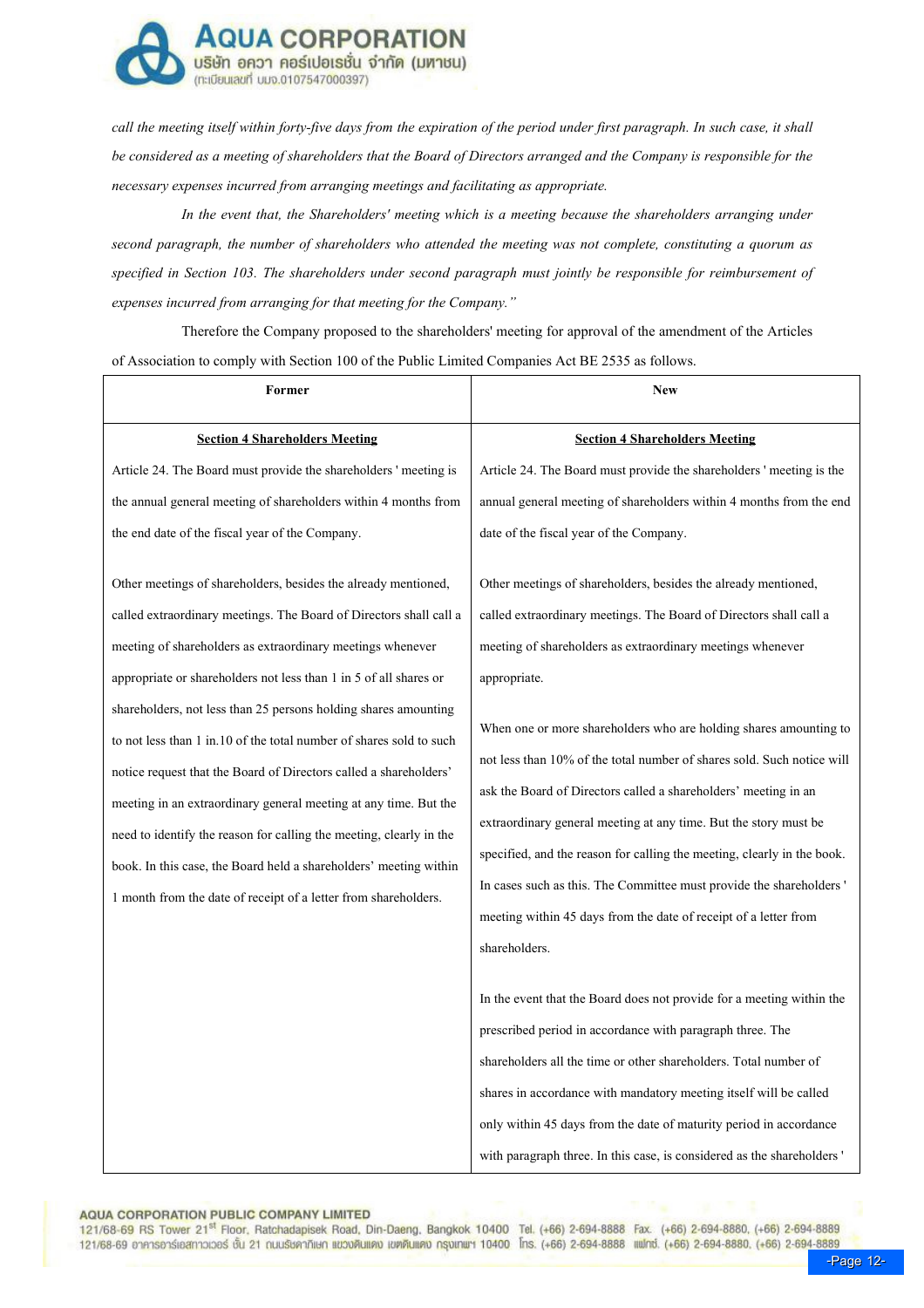

meeting, Board of Directors Conference call by the company responsible for necessary costs arising from meeting, and reasonable facilities. In cases where it appears that the shareholders ' meeting which is being called a meeting of shareholders, all the time, or other shareholders. Total number of shares as at any times this force. The number of shareholders attending the meeting, no quorum, as defined in clause 27 shareholders all the time or other shareholders number of shares according to the combined forces. Must share responsibility recoup the costs arising from a meeting of the company at that time.

#### Opinion of the Board

The Board of Directors deems appropriate to propose the Meeting of Shareholders for approval of the amendment of the Articles of Association to comply with Section 100 of the Public Limited Companies Act BE 2535 as details proposed.

### Voting

This agenda must be approved by vote of at least three-fourths (3/4) of total votes of shareholders at the meeting and entitled to vote.

## Agenda 11. Other (If any)

 According to Public Limited Companies Act B.E. 2535 Section 105, Shareholders can propose other agendas for consideration in the meeting of shareholders must hold a total of not less than one-third of the total shares sold.

You are hereby invited to attend the meeting on the date, the time and at the place as mentioned above. Registration will be open from 12.00 p.m. to 2.00 p.m., Details on how to register as shown in the proxy statement, how to register is shown in Attachment No. 5.

If the shareholders wish to appoint a proxy to attend the meeting. Guidelines for appointment of proxy holder, registration and documents required in order to attend the shareholders' meeting as shown in Attachment No.5 or.

In case a shareholder wishes to authorize one of the Company's independent directors (the list of independent directors is shown in Attachment No. 7.) to be his/her proxy to attend and vote, please fill in details and sign the attachment to the Proxy Statement (Form B.) with stamp duty of 20 baht and send the proxy form and required documents to "Secretary Department, Aqua Corporation Public Company Limited, No. 121/68-69, R.S. Tower, Floor 21, Ratchadapisek Road, Din Daeng, Bangkok, 10400" at least 1 day in advance prior to the meeting date.